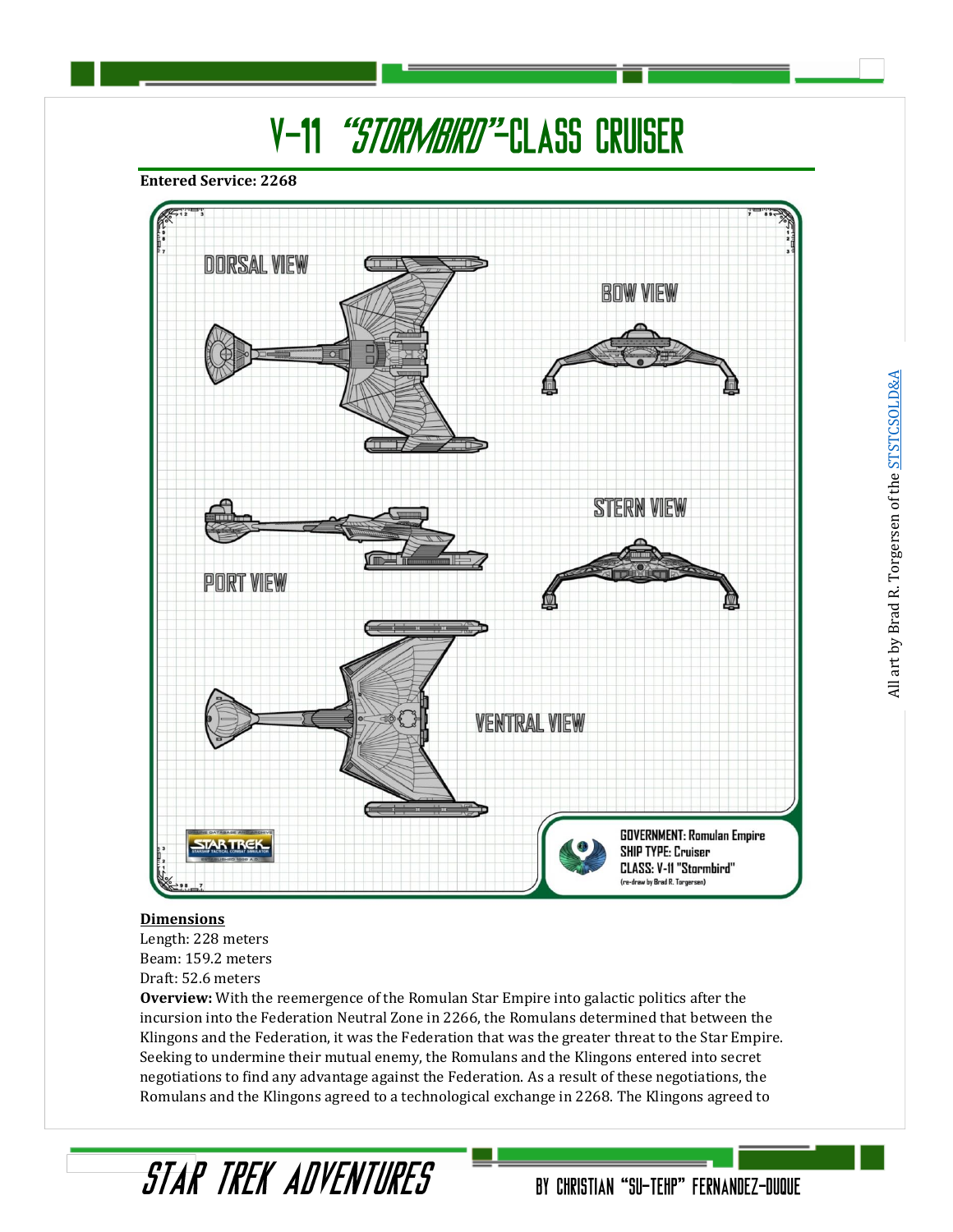provide several dozen of their D-7 cruisers to the Romulans in return for several Romulan plasma torpedo weapons and cloaking devices. These vessels joined the Romulan Star Navy as the "*Stormbird*" class, known to the Federation as the V-11. The class is named for the *vas'kalabam* (bird of storms), a small, flying predator of Remus. These nocturnal avians are often seen gliding on the rising winds before a storm and it is said they are capable of traveling hundreds of miles in the vanguard of a storm.

When Starfleet Intelligence learned of the technology exchange between the Romulans and the Klingons, they were confused to say the least. One Starfleet Intelligence officer with an interest in 20th century automobiles described the exchange as "the interstellar equivalent of Rolls-Royce buying car parts from Ford." Klingon ships had a reputation for being built by the lowest bidder, so Starfleet Intelligence was confused about what the Romulans hoped to gain by giving away their valuable cloaking devices in exchange for substandard ships.

Then Starfleet Intelligence got wind that the Klingon scientist K'tinga discovered the cloaking devices the Romulans had traded to the Klingon Empire were faulty and executed the Romulan ambassador to Qo'noS in retaliation, thus ending the brief Klingon-Romulan alliance. For their part, the Romulans suspected that the Klingons were reneging in the technology exchange by giving them substandard ships, so they decided to retaliate by deliberately giving the Klingons faulty cloaking devices that would be incompatible with their starships. Unfortunately for the Romulans, they weren't expecting the Klingons to find out about their duplicity so quickly.

Although 172 of these ships entered Romulan service, they were not well-liked by their commanders or crews, many of whom considered them to be enemy vessels. Despite the ambivalence of many Romulan soldiers towards the V-11, the flag officers of the Romulan Star Navy still regarded these ships highly enough to assign them to patrol the Romulan side of the Neutral Zone and equip them with state-of-the-art cloaking devices. It was in 2268, soon after the V-11's initial deployment and during what Federation historians now call the "Enterprise Incident," that two V-11 "*Stormbird*"-class starships and a V-8 "*Bird-of-Prey*"-class vessel surrounded the *USS Enterprise* when it unlawfully entered the Neutral Zone on Captain James T. Kirk's orders. This turned out to be a ploy by Starfleet Intelligence to successfully capture a Romulan cloaking device for analysis and restore strategic stability between the Federation and the Romulan Star Empire.

Though the V-11 functioned adequately in its cruiser role, many officers of the Romulan Star Navy insisted on the construction of "authentic Romulan vessels" to replace the V-11. Eventually, the Romulan Praetor and the Continuing Committee decided to increase production of more modern vessels and retired the V-11 sometime in the early 2310s.

**Capabilities:** The 100 vessels in the initial shipment were stripped of their weapons and shields, but the Klingon engines were retained to form the Mark I. The Mark I was outfitted with a forward-firing Romulan plasma torpedo weapon as well as Romulan shields. With its original Klingon engines, the Mark I had a cruising speed of Warp 6 (OCU) and had an emergency speed of Warp 8 (OCU). The 72 vessels in the second shipment were delivered without engines, shields, or weapons; these were designated as the Mark II and outfitted with Romulan photon torpedo launchers (1 fore and 1 aft) instead of the Romulan plasma torpedo and further modified with Romulan engines and shielding. With its new Romulan engines, the Mark II could cruise at Warp 7 (OCU) and had an emergency speed of Warp 9 (OCU). Both types were additionally armed with two Romulan disruptor banks (1 forward-starboard and 1 forward-port) and also had cloaking devices mounted on them. Like its Klingon D-7 counterpart, the V-11 was crewed by 350 officers and crew and could carry a troop complement of 220 marines.

**Traits:** Romulan cruiser

### STAR TREK ANVENTURES